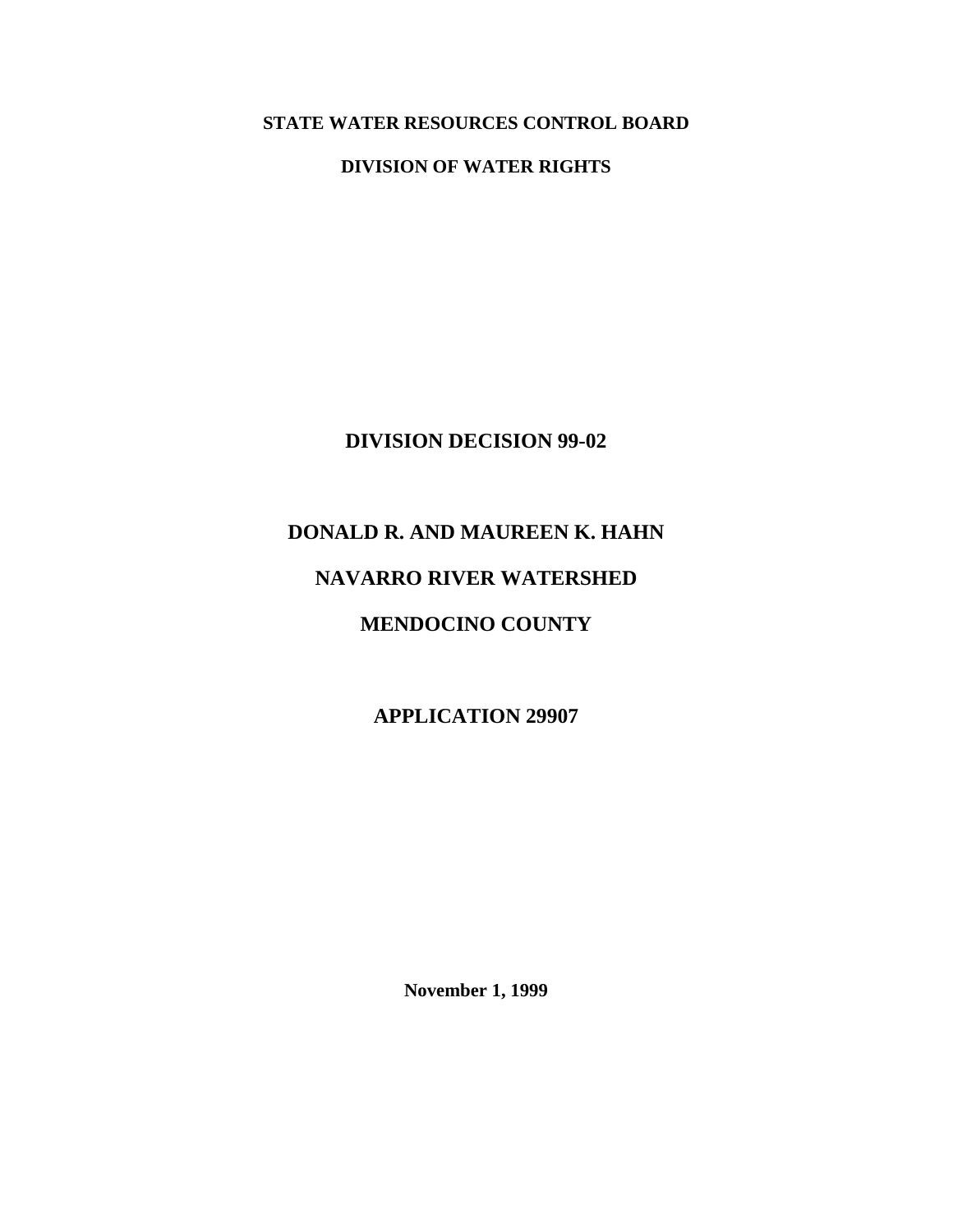#### **DIVISION OF WATER RIGHTS**

#### **DIVISION DECISION 99-02**

#### **APPLICATION 29907**

#### **NAVARRO RIVER WATERSHED**

The State Water Resources Control Board (SWRCB), Division Of Water Rights (Division) has concluded that a water right permit should be issued to Donald R. and Maureen K. Hahn (Hahn) that would authorize diversion of 6 acre-feet per annum (afa) with the inclusion of standard permit terms and special terms designed to protect fishery resources including coho salmon and steelhead within the Navarro River watershed.

#### **BACKGROUND**

In 1991 Hahn submitted an application requesting a water right permit for diversion of a total of 6 afa from November 15 through May 15 from an unnamed tributary to Floodgate Creek tributary to the Navarro River in Mendocino County. Water would be stored in an existing offstream pit-type reservoir and would be used for irrigation, frost protection and heat control of 16 acres of existing vineyards.

A notice of Hahn's application was distributed to interested parties by notice dated October 4, 1991. Protests against this application were submitted by the following eight parties:

Albion Residents Association,

Roger and Georgia Collin,

Department of Fish and Game,

Douglas and Deborah Hendricks,

North Greenwood Community Association,

Pacific Coast Federation of Fishermen's Association,

Diane Paget, and

E. Ellsworth and Janet Seibert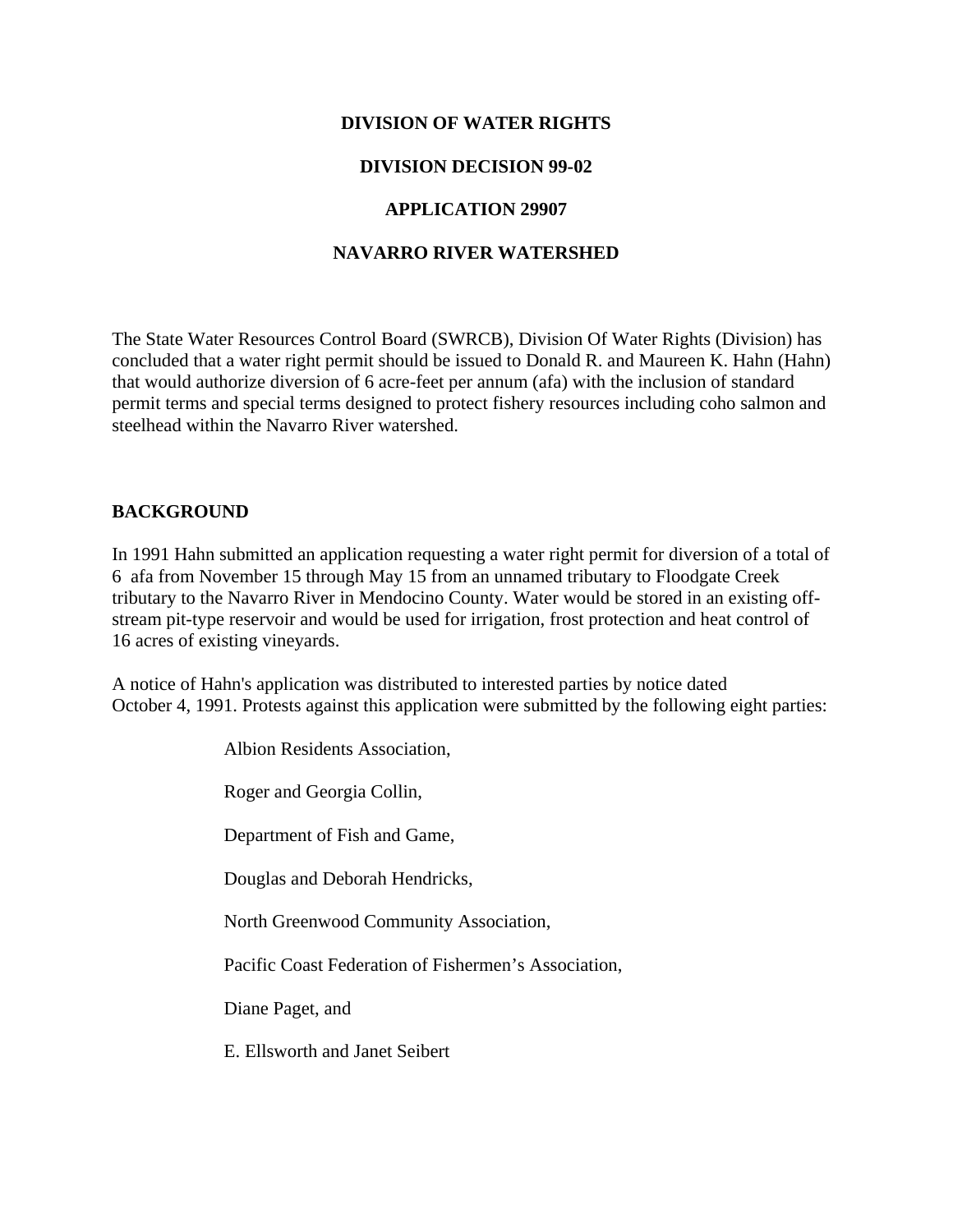The protests contend that Hahn's diversion would have adverse impacts on the environment and the fishery resources within the Navarro River watershed.

On October 15, 1997, the Division conducted an on-site field investigation of five pending water right applications, including Hahn's application, within the Navarro River watershed in accordance with section 1345 of the Water Code. The field investigation provided the applicants and the protestants with the opportunity to present information relative to the proposed projects and the issues raised in the protests.

Following the field investigation, the Division prepared and distributed a draft Division decision dated December 15, 1998. The draft decision provides a detailed discussion of the Division's evaluation of the five pending applications, and includes an analysis of comments submitted by the protestants. Several parties submitted comments and recommendations in response to the draft decision. Except as otherwise provided, the information, analysis, and findings contained in the draft Division decision are incorporated herein by reference.

This final Division decision pertains only to Hahn's pending application. The Division will prepare separate documents pertaining to the four other pending applications.

### **WATER AVAILABILITY**

The Division has conducted an evaluation of water availability that includes evaluating the instream flows needed to protect prior rights and public trust resources, in accordance with section 1243, 1243.5 and 1375 (d) of the Water Code. The draft Division decision provides a detailed description of the Division's analysis of water availability. Based on that analysis, the Division concludes that sufficient water is available for appropriation.

### **ENVIRONMENTAL CLEARANCE**

The SWRCB is the lead agency pursuant to the California Environmental Quality Act (CEQA). Division staff prepared an Initial Study and proposed mitigated Negative Declaration for the proposed project under Application 29907. On June 22, 1999, the SWRCB staff circulated the Initial Study and proposed mitigated Negative Declaration pursuant to CEQA for public review and comment. Comments were received from the Department of Fish and Game (DFG), the North Greenwood Community Association, the Sierra Club, and the Navarro Watershed Protection Association. However, most comments did not contain factual information directly related to the project.

CEQA provides that a Negative Declaration may be adopted even when an Initial Study indicates that there are potential significant effects on the environment if the project plans have been revised to avoid or mitigate the adverse effects to a less-than-significant level. (Public Resources Code section 21080, subd. (c)(2).) As discussed in the Initial Study, the applicant has agreed to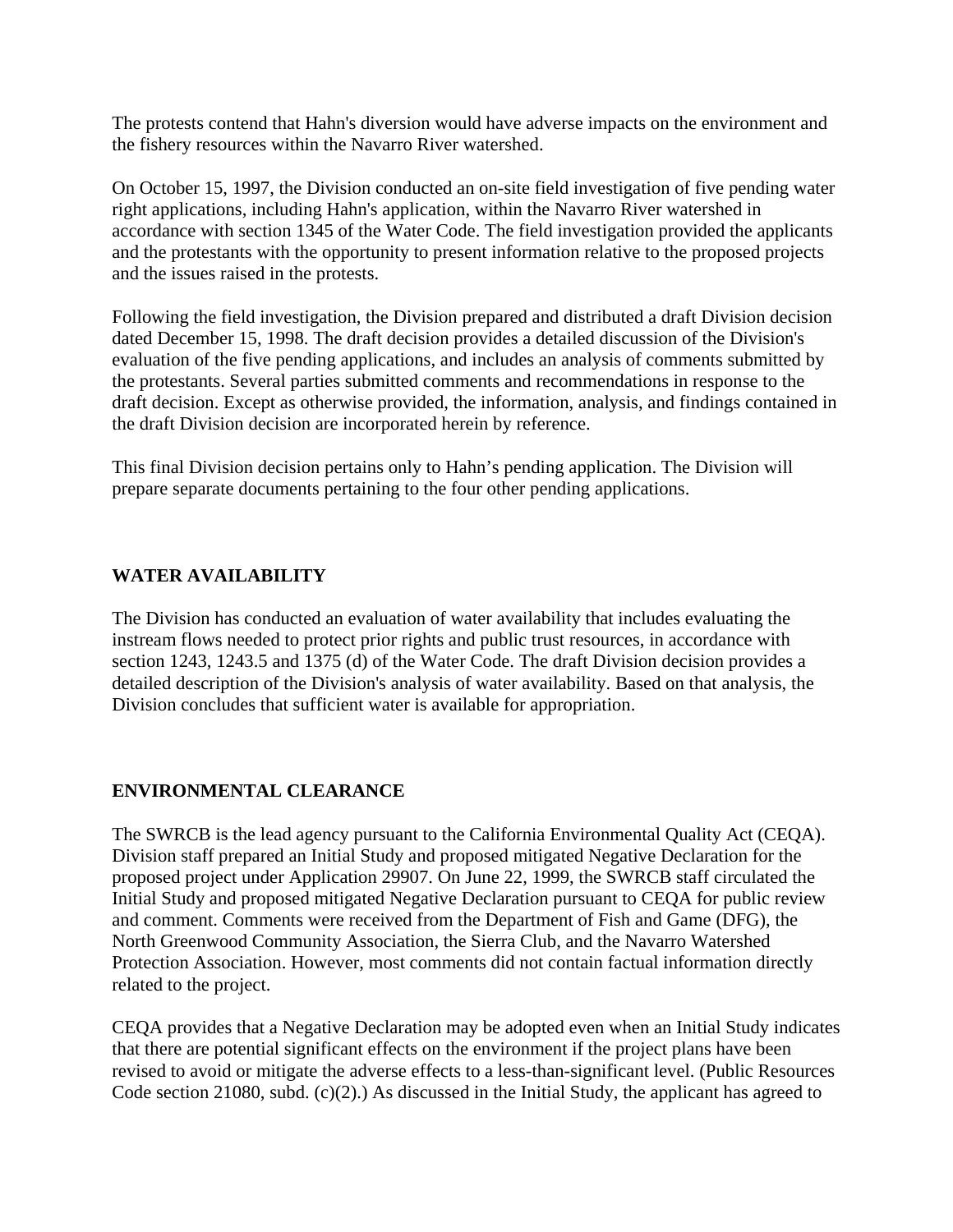mitigation, which will avoid or reduce potential impacts to a less-than-significant level. The draft Decision and the Initial Study and proposed mitigated Negative Declaration provide a detailed description of the fishery and other public trust resources and an analysis of the proposed permit terms that will be required to mitigate potential environmental impacts.

Based on the whole record, there is no substantial evidence that the proposed project as mitigated will have a significant effect on the environment. The Division intends to adopt the proposed mitigated negative declaration prior to issuing a permit pursuant to this decision. At the time the mitigated negative declaration is adopted, the Division will file a notice of determination in accordance with section 15075 of the CEQA guidelines.

### **SUMMARY AND CONCLUSIONS**

The Division concludes that Hahn's proposed diversion and use of water is reasonable, beneficial, and will provide economic benefits. The Division concludes that sufficient water is available for appropriation, taking into consideration the water needed to protect downstream prior rights and bypass flows needed to protect coho salmon, steelhead, and other aquatic resources.

## **DECISION**

Based on a review of all available information, the Division concludes that a water right permit should be issued with the inclusion of standard permit terms, special permit terms, and the following permit terms which were developed to resolve outstanding protest issues.

The following permit terms are substantially the same as those set forth in the draft Division decision, with some minor changes. The term concerning the exercise of riparian rights has been revised to clarify that the Division Chief is authorized to approve or reject a proposal by the permittee to use water under basis of riparian right on the permitted place of use, provided that the permittee submits reliable evidence of riparian use unrelated to the appropriation authorized by the permit.

A term that would have allowed the SWRCB access to the stream for purposes of conducting studies and implementing habitat improvements has been deleted because the Division has concluded that the term was unnecessarily burdensome. Other permit terms, including the bypass term, and the term limiting the season of diversion, coupled with the SWRCB's ability to enforce compliance with those terms, will be adequate to protect fishery resources and the riparian corridor.

> *The water appropriated shall be limited to the quantity which can be beneficially used and shall not exceed 6 acre-feet per annum to be collected from December 15 of each year to March 31 of the succeeding year.*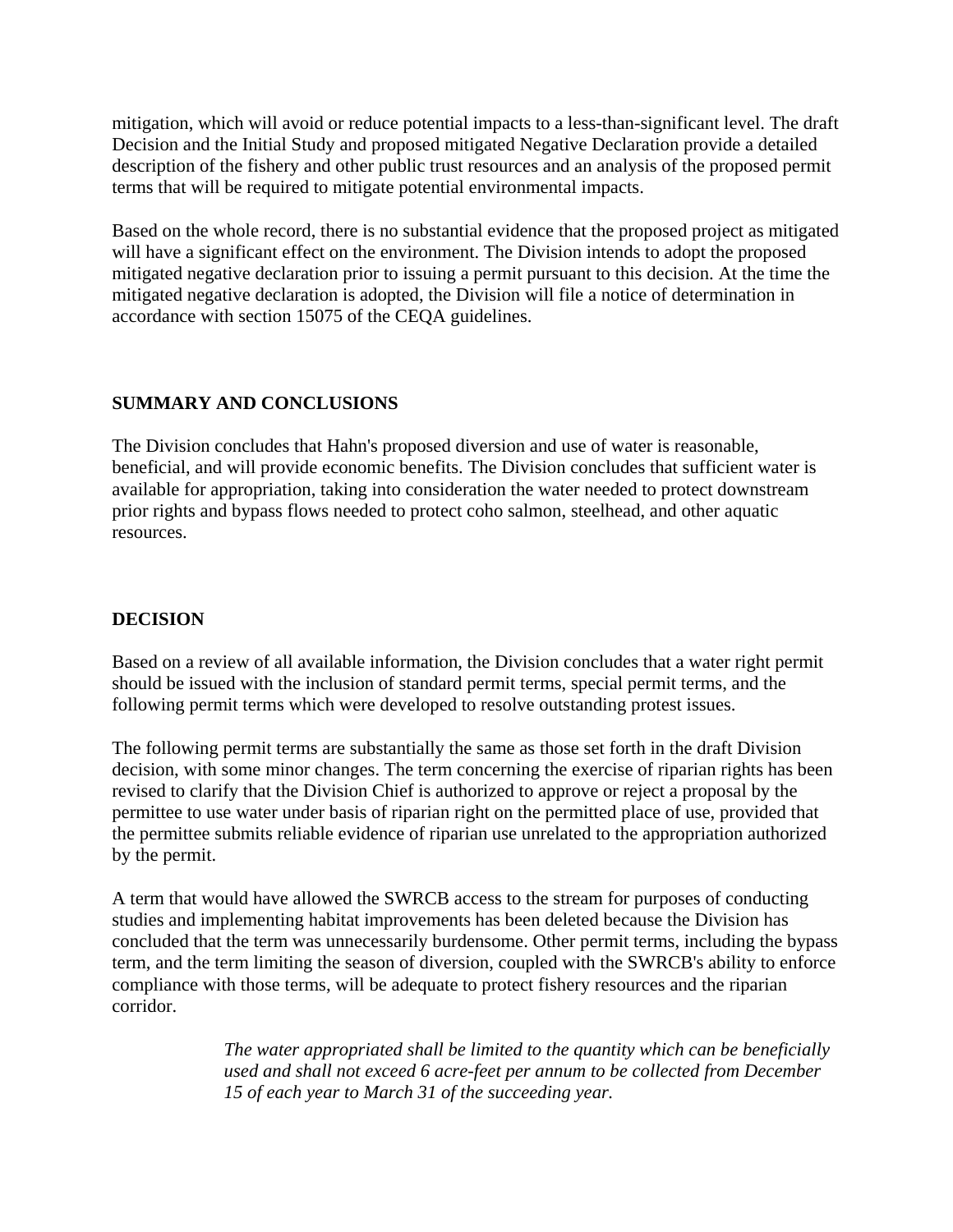*Water shall be used for the purposes of irrigation, heat control and frost protection of 16 acres of vineyards.* 

*The maximum rate of diversion to storage shall not exceed 2 cubic feet per second (cfs).* 

*Permittee shall not use more water under basis of riparian right on the place of use authorized by this permit than permittee likely would have used absent the appropriation authorized by this permit. Consistent with this term, permittee may not divert any water for use on the place of use authorized by this permit under basis of riparian right. With the Chief of the Division's approval, this limitation may be modified, and permittee may use water under basis of riparian right on the authorized place of use, provided that permittee submits reliable evidence to the Chief of the Division quantifying the amount of water that permittee likely would have used under basis of riparian right absent the appropriation authorized by this permit. The Chief of the Division is hereby authorized to approve or reject any proposal by permittee to use water under basis of riparian right on the place of use authorized by this permit.* 

*During the authorized season of diversion, permittee shall bypass 0.12 cfs in the unnamed stream as measured at the point of diversion, or the actual flow, whichever is less.* 

*This permit does not authorize any act which results in the taking of a threatened or endangered species or any act which is now prohibited, or becomes prohibited in the future, under either the California Endangered Species Act (Fish and Game Code 2050 to 2097) or the federal Endangered Species Act (16 U.S.C.A. sections 1531 to 1544). If a "take" will result from any act authorized under this water right, the permittee shall obtain an incidental take permit prior to diversion and use of water. Permittee shall be responsible for meeting all requirements of the applicable Endangered Species Act for the project authorized under this permit.* 

*No diversion of water is authorized under this permit until the permittee has submitted a plan that is acceptable to the Chief of the Division of Water Rights that describes the measures that will be taken to demonstrate compliance with the terms specified in this permit. The plan shall include a time schedule for implementation of the elements included in the plan. Permittee is not authorized to divert water under this permit until all measures are in place and are operating in accordance with the approved plan.* 

*No diversion of water is authorized under this permit until the permittee has submitted a land management plan that is acceptable to the Chief of the Division of Water Rights. The plan shall describe the specific measures to be taken to minimize erosion and sedimentation, protect the riparian corridor, stabilize streambanks and preserve large woody debris. The permittee shall refer to measures described in the Navarro Watershed Restoration Plan dated June 1998.*